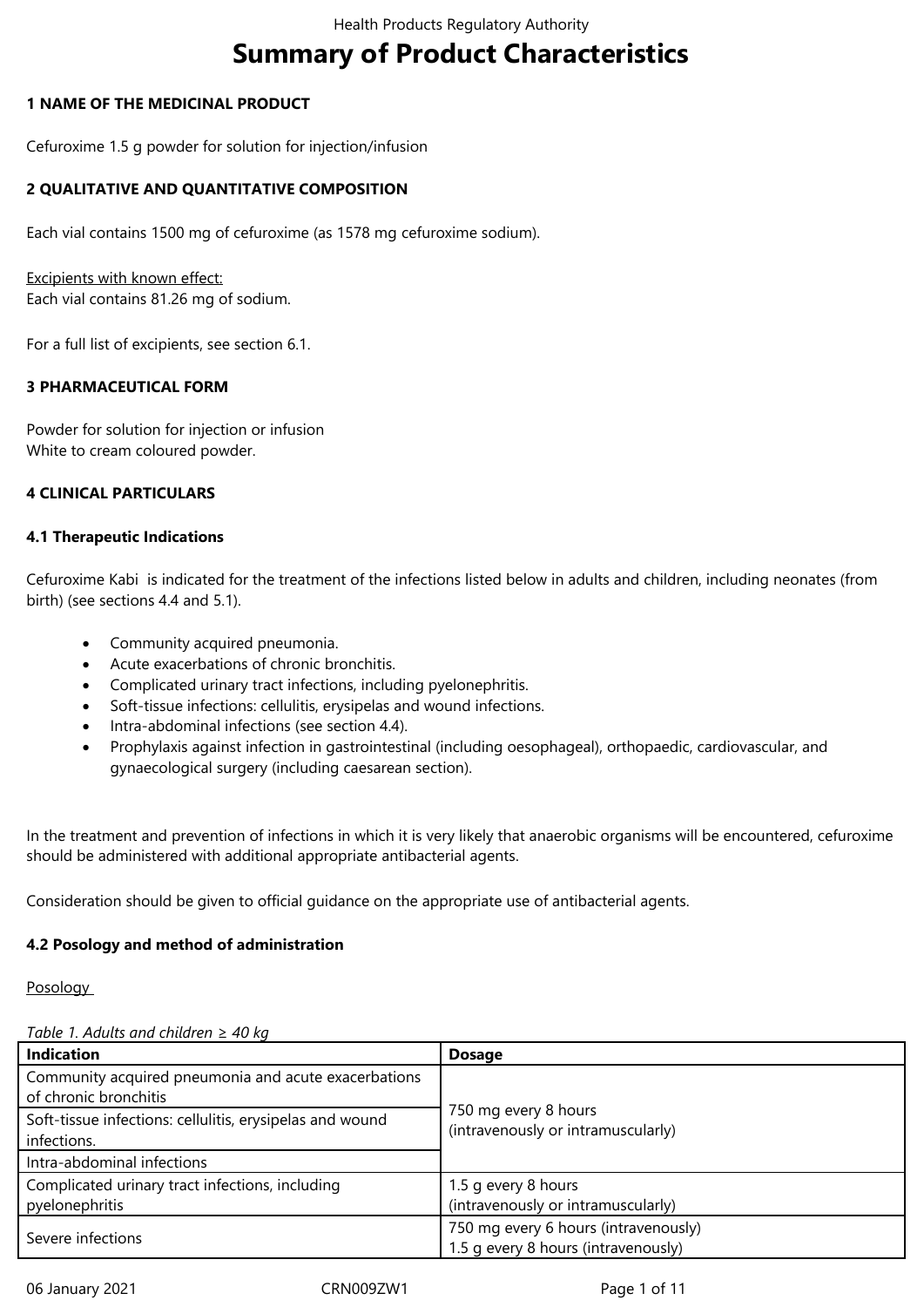### Health Products Regulatory Authority

| Surgical prophylaxis for gastrointestinal, gynaecological<br>surgery (including caesarean section) and orthopaedic | 1.5 g with the induction of anaesthesia. This may be<br>supplemented with two 750 mg doses (intramuscularly) after 8 |
|--------------------------------------------------------------------------------------------------------------------|----------------------------------------------------------------------------------------------------------------------|
| operations                                                                                                         | hours and 16 hours.                                                                                                  |
| Surgical prophylaxis for cardiovascular and oesophageal                                                            | 1.5 g with induction of anaesthesia followed by 750 mg                                                               |
| operations                                                                                                         | (intramuscularly) every 8 hours for a further 24 hours.                                                              |

### *Table 2. Children < 40kg*

|                                                                        | Infants and toddlers > 3 weeks and<br>children < 40 kg                          | Infants (birth to 3 weeks)                                         |  |  |
|------------------------------------------------------------------------|---------------------------------------------------------------------------------|--------------------------------------------------------------------|--|--|
| Community acquired pneumonia                                           |                                                                                 |                                                                    |  |  |
| Complicated urinary tract infections, including<br>pyelonephritis      | 30 to 100 mg/kg/day (intravenously)<br>given as 3 or 4 divided doses; a dose of | 30 to 100 mg/kg/day                                                |  |  |
| Soft-tissue infections: cellulitis, erysipelas and<br>wound infections | 60 mg/kg/day is appropriate for most<br>infections                              | (intravenously) given as 2 or 3<br>divided doses (see section 5.2) |  |  |
| Intra-abdominal infections                                             |                                                                                 |                                                                    |  |  |

# *Renal impairment*

Cefuroxime is primarily excreted by the kidneys. Therefore, as with all such antibiotics, in patients with markedly impaired renal function it is recommended that the dosage of Cefuroxime should be reduced to compensate for its slower excretion

# *Table 3. Recommended doses for Cefuroxime in renal impairment*

| <b>Creatinine clearance</b>                                                                                                                   | $T_{1/2}$ (hrs)               | Dose mg                                                                                                                                                                                                                                                                        |
|-----------------------------------------------------------------------------------------------------------------------------------------------|-------------------------------|--------------------------------------------------------------------------------------------------------------------------------------------------------------------------------------------------------------------------------------------------------------------------------|
| $> 20$ mL/min/1.73 m <sup>2</sup>                                                                                                             | $1.7 - 2.6$                   | It is not necessary to reduce the standard dose (750<br>mg to 1.5 g three times daily).                                                                                                                                                                                        |
| 10-20 mL/min/1.73 m <sup>2</sup>                                                                                                              | $4.3 - 6.5$                   | 750 mg twice daily                                                                                                                                                                                                                                                             |
| $< 10$ mL/min/1.73 m <sup>2</sup>                                                                                                             | $14.8 - 22.3$                 | 750 mg once daily                                                                                                                                                                                                                                                              |
| Patients on haemodialysis                                                                                                                     | 3.75                          | A further 750 mg dose should be given intravenously<br>or intramuscularly at the end of each dialysis; in<br>addition to parenteral use, cefuroxime sodium can<br>be incorporated into the peritoneal dialysis fluid<br>(usually 250 mg for every 2 litres of dialysis fluid). |
| Patients in renal failure on continuous arteriovenous<br>haemodialysis (CAVH) or high-flux haemofiltration<br>(HF) in intensive therapy units | 7.9-12.6 (CAVH)<br>$1.6$ (HF) | 750 mg twice daily; for low-flux haemofiltration<br>follow the dosage recommended under impaired<br>renal function.                                                                                                                                                            |

# *Hepatic impairment*

Cefuroxime is primarily eliminated by the kidney. In patients with hepatic dysfunction this is not expected to affect the pharmacokinetics of cefuroxime.

# Method of administration

Cefuroxime should be administered by intravenous injection over a period of 3 to 5 minutes directly into a vein or via a drip tube or infusion over 30 to 60 minutes, or by deep intramuscular injection. Intramuscular injections should be injected well within the bulk of a relatively large muscle and not more than 750 mg should be injected at one site. For doses greater than 1.5 g intravenous administration should be used. For instructions on reconstitution of the medicinal product before administration, see section 6.6

# **4.3 Contraindications**

Hypersensitivity to cefuroxime or to any of the excipients listed in section 6.1.

Patients with known hypersensitivity to cephalosporin antibiotics.

History of severe hypersensitivity (e.g. anaphylactic reaction) to any other type of beta-lactam antibacterial agent (penicillins, monobactams and carbapenems).

06 January 2021 CRN009ZW1 Page 2 of 11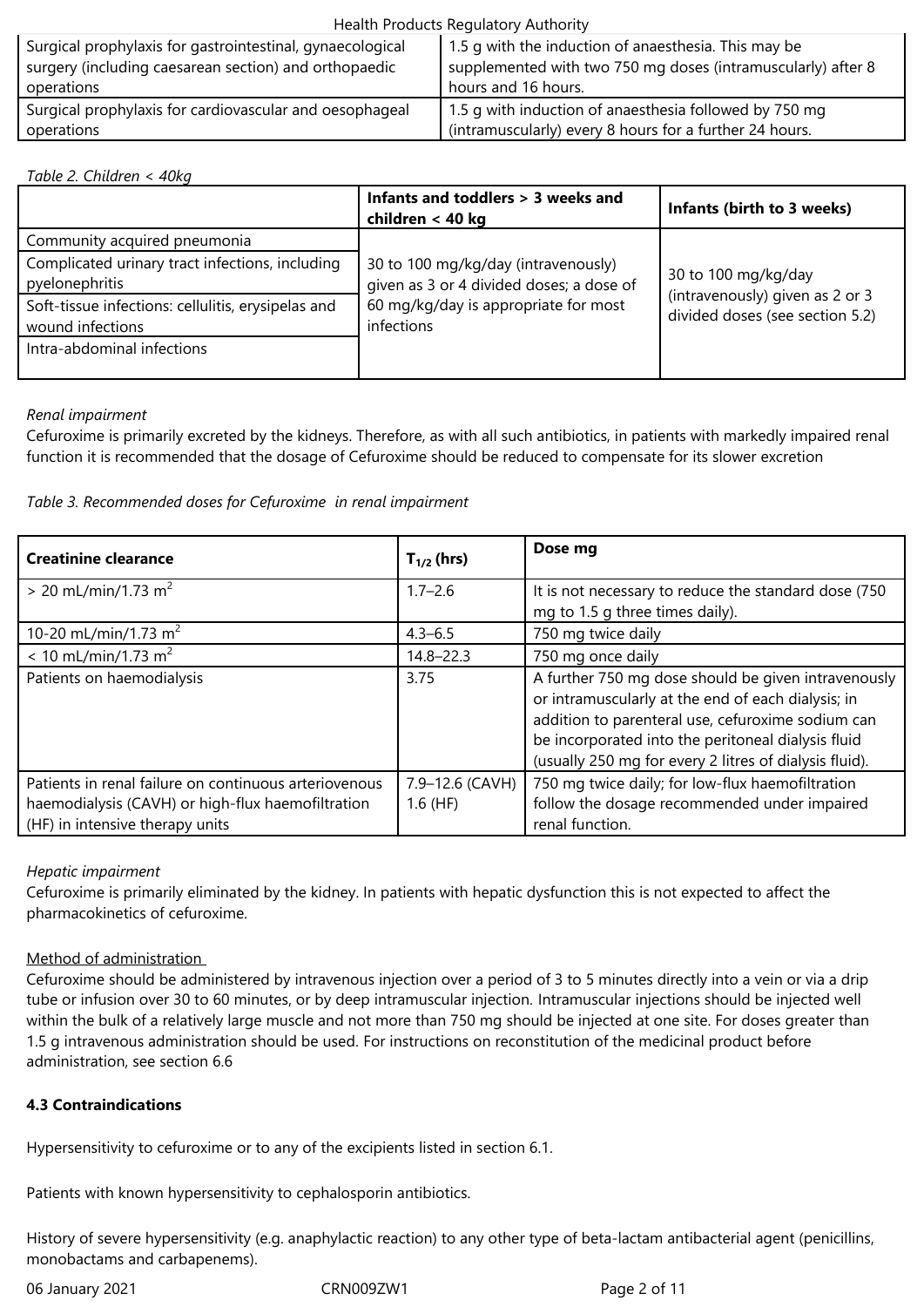# **4.4 Special warnings and precautions for use**

### Hypersensitivity reactions

As with all beta-lactam antibacterial agents, serious and occasionally fatal hypersensitivity reactions have been reported. In case of severe hypersensitivity reactions, treatment with cefuroxime must be discontinued immediately and adequate emergency measures must be initiated.

Before beginning treatment, it should be established whether the patient has a history of severe hypersensitivity reactions to cefuroxime, to other cephalosporins or to any other type of beta-lactam agent. Caution should be used if cefuroxime is given to patients with a history of non-severe hypersensitivity to other beta-lactam agents.

### Concurrent treatment with potent diuretics or aminoglycosides

Cephalosporin antibiotics at high dosage should be given with caution to patients receiving concurrent treatment with potent diuretics such as furosemide or aminoglycosides. Renal impairment has been reported during use of these combinations. Renal function should be monitored in the elderly and those with known pre-existing renal impairment (see section 4.2).

### Overgrowth of non-susceptible microorganisms

Use of cefuroxime may result in the overgrowth of *Candida.* Prolonged use may also result in the overgrowth of other non-susceptible microorganisms (e.g. enterococci and *Clostridium difficile*), which may require interruption of treatment (see section 4.8).

Antibacterial agent–associated pseudomembranous colitis has been reported with use of cefuroxime and may range in severity from mild to life threatening. This diagnosis should be considered in patients with diarrhoea during or subsequent to the administration of cefuroxime (see section 4.8). Discontinuation of therapy with cefuroxime and the administration of specific treatment for *Clostridium difficile* should be considered. Medicinal products that inhibit peristalsis should not be given.

### Intra-abdominal infections

Due to its spectrum of activity, cefuroxime is not suitable for the treatment of infections caused by Gram-negative non-fermenting bacteria (see section 5.1).

### Interference with diagnostic tests

The development of a positive Coomb's Test associated with the use of cefuroxime may interfere with cross matching of blood (see section 4.8).

Slight interference with copper reduction methods (Benedict's, Fehling's, Clinitest) may be observed. However, this should not lead to false-positive results, as may be experienced with some other cephalosporins.

As a false negative result may occur in the ferricyanide test, it is recommended that either the glucose oxidase or hexokinase methods are used to determine blood/plasma glucose levels in patients receiving cefuroxime sodium.

#### Important information about excipients

This medicinal product contains 81.26 mg sodium per vial, equivalent to 4.1 % of the WHO recommended maximum daily intake of 2 g sodium for an adult.

#### Intracameral use and eye disorders

Cefuroxime Kabi is not formulated for intracameral use. Individual cases and clusters of serious ocular adverse reactions have been reported following unapproved intracameral use of cefuroxime sodium compounded from vials approved for intravenous/intramuscular administration. These reactions included macular oedema, retinal oedema, retinal detachment, retinal toxicity, visual impairment, visual acuity reduced, vision blurred, corneal opacity and corneal oedema.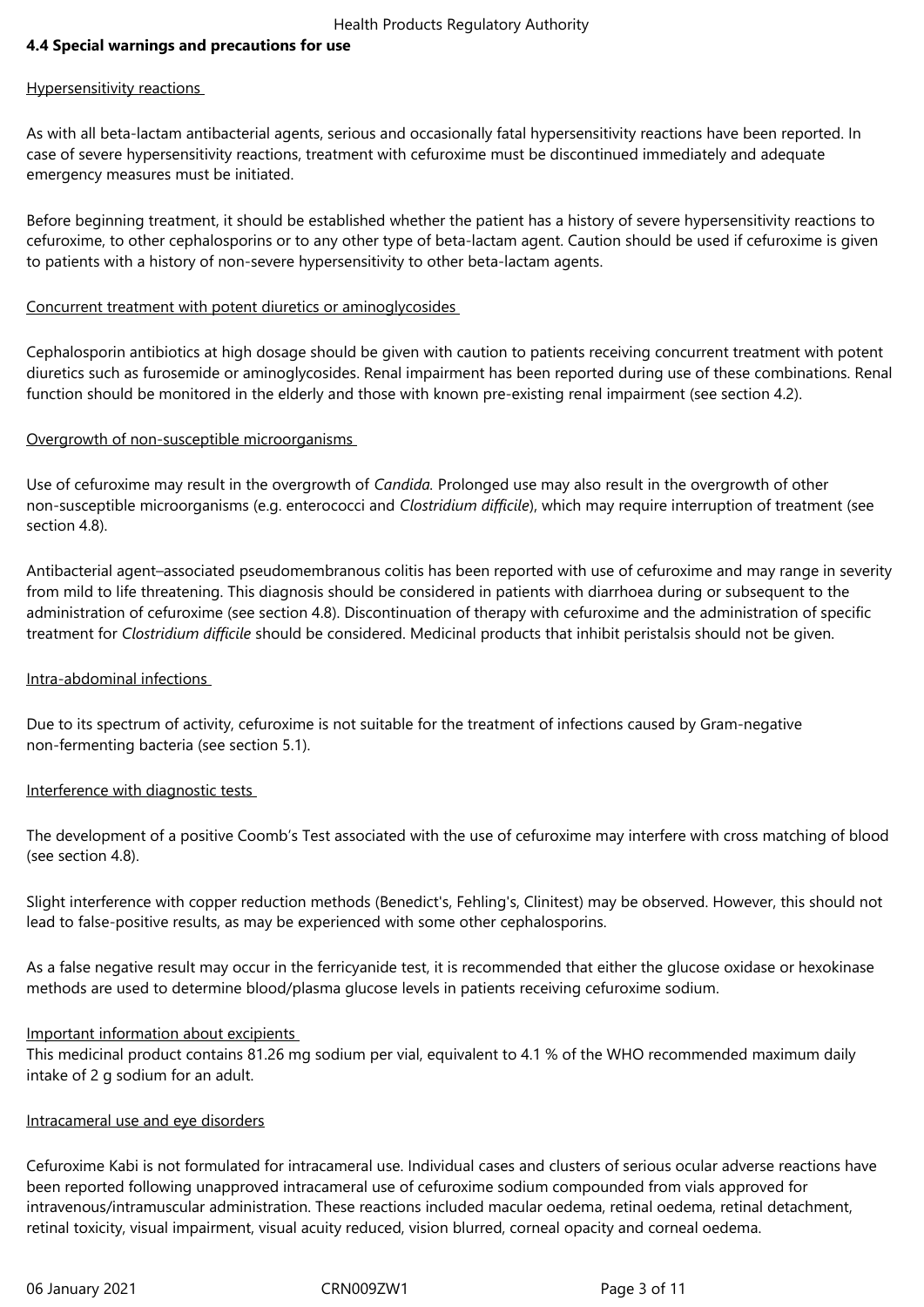### Health Products Regulatory Authority **4.5 Interaction with other medicinal products and other forms of interactions**

Cefuroxime is excreted by glomerular filtration and tubular secretion. Concomitant use of probenicid is not recommended. Concurrent administration of probenecid prolongs the excretion of the antibiotic and produces an elevated peak serum level.

# **Potential nephrotoxic drugs and loop diuretics**

High-dosage treatments with cephalosporins should be carried out with caution on patients who are taking strong-acting diuretics (such as furosemide) or potential nephrotoxic preparations (such as aminoglycoside antibiotics), since impairment of renal function through such combinations cannot be ruled out.

### **Other Interactions**

Determination of blood/plasma glucose levels: Please refer to section 4.4. Concomitant use with oral anticoagulants may give rise to increased international normalised ratio (INR).

# **4.6 Fertility, pregnancy and lactation**

**Pregnancy** 

There are limited amounts of data from the use of cefuroxime in pregnant women. Studies in animals have shown no reproductive toxicity (see section 5.3). Cefuroxime Kabi should be prescribed to pregnant women only if the benefit outweighs the risk.

Cefuroxime has been shown to cross the placenta and attain therapeutic levels in amniotic fluid and cord blood after intramuscular or intravenous dose to the mother.

### **Breastfeeding**

Cefuroxime is excreted in human milk in small quantities. Adverse reactions at therapeutic doses are not expected, although a risk of diarrhoea and fungus infection of the mucous membranes cannot be excluded. A decision must be made whether to discontinue breast-feeding or to discontinue/abstain from cefuroxime therapy taking into account the benefit of breast feeding for the child and the benefit of therapy for the woman.

### Fertility

There are no data on the effects of cefuroxime sodium on fertility in humans. Reproductive studies in animals have shown no effects on fertility.

### **4.7 Effects on ability to drive and use machines**

No studies on the effects of cefuroxime on the ability to drive and use machines have been performed. However, based on known adverse reactions, cefuroxime is unlikely to have an effect on the ability to drive and use machines.

# **4.8 Undesirable effects**

The most common adverse reactions are neutropenia, eosinophilia, transient rise in liver enzymes or bilirubin, particularly in patients with pre-existing liver disease, but there is no evidence of harm to the liver and injection site reactions.

The frequency categories assigned to the adverse reactions below are estimates, as for most reactions suitable data for calculating incidence are not available. In addition the incidence of adverse reactions associated with cefuroxime sodium may vary according to the indication.

Data from clinical trials were used to determine the frequency of very common to rare adverse reactions. The frequencies assigned to all other adverse reactions (i.e. those occurring at <1/10,000) were mainly determined using post-marketing data, and refer to a reporting rate rather than a true frequency.

Treatment related adverse reactions, all grades, are listed below by MedDRA body system organ class, frequency and grade of severity. The following convention has been utilised for the classification of frequency: very common  $\geq 1/10$ ; common  $\geq 1/100$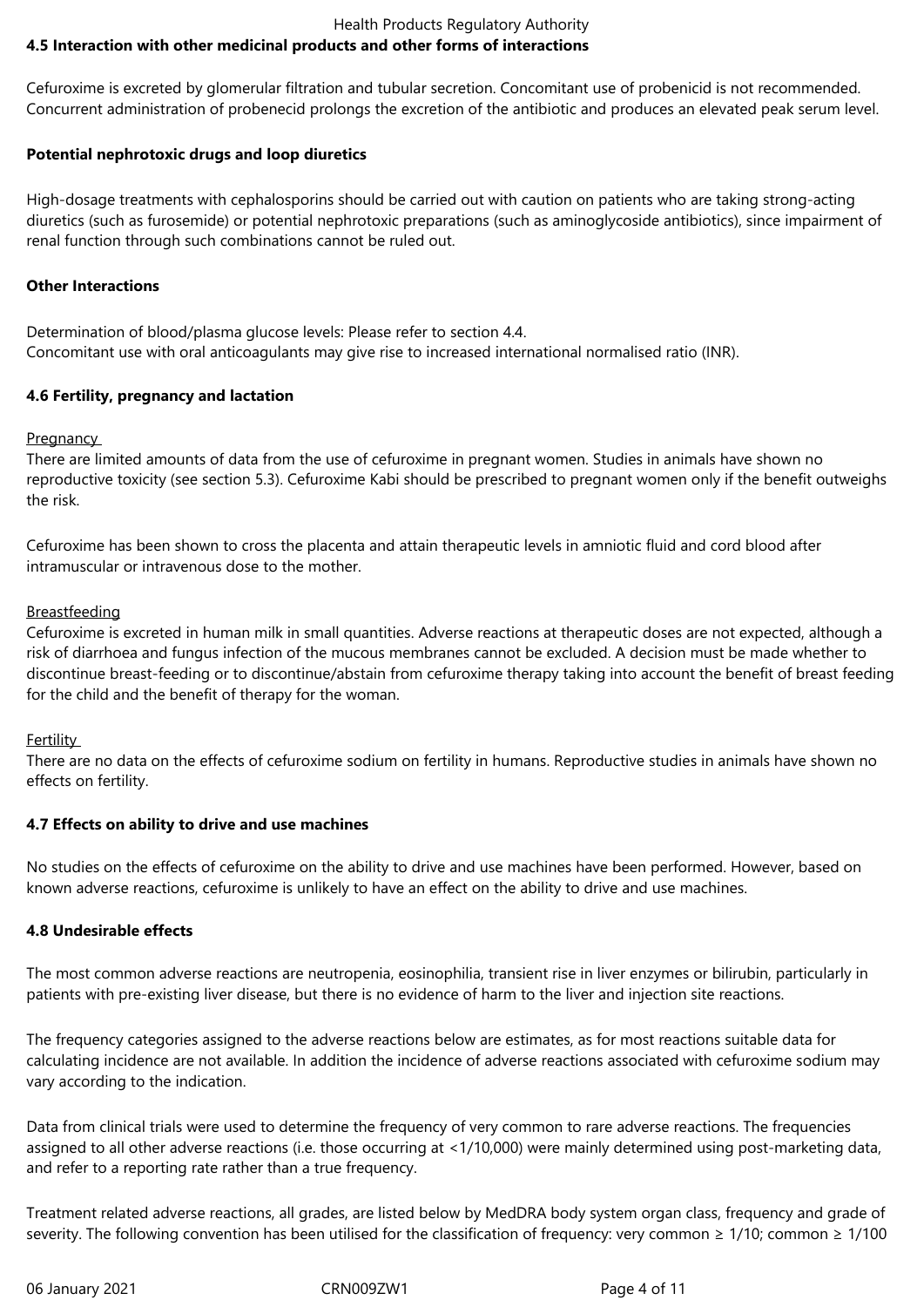| System organ<br>class                                         | Common                                                                           | <b>Uncommon</b>                         | <b>Not known</b>                                                                                                          |
|---------------------------------------------------------------|----------------------------------------------------------------------------------|-----------------------------------------|---------------------------------------------------------------------------------------------------------------------------|
| Infections and<br>infestations                                |                                                                                  |                                         | Candida overgrowth, overgrowth of Clostridium difficile                                                                   |
| Blood and<br><i>lymphatic</i><br>system<br>disorders          | neutropenia,<br>eosinophilia,<br>decreased<br>haemoglobin<br>concentration       | leukopenia,<br>positive<br>Coomb's test | thrombocytopenia, haemolytic anaemia                                                                                      |
| Immune system<br>disorders                                    |                                                                                  |                                         | drug fever, interstitial nephritis, anaphylaxis, cutaneous vasculitis                                                     |
| Gastrointestinal<br>disorders                                 |                                                                                  | gastrointestinal<br>disturbance         | pseudomembranous colitis (see section 4.4)                                                                                |
| Hepatobiliary<br>disorders                                    | transient rise in<br>liver enzymes                                               | transient rise in<br>bilirubin          |                                                                                                                           |
| Skin and<br>subcutaneous<br>tissue disorders                  |                                                                                  | skin rash,<br>urticaria and<br>pruritus | erythema multiforme, toxic epidermal necrolysis and Stevens-Johnson<br>syndrome, angioneurotic oedema                     |
| Renal and<br>urinary<br>disorders                             |                                                                                  |                                         | elevations in serum creatinine, elevations in blood urea nitrogen and<br>decreased creatinine clearance (see section 4.4) |
| General<br>disorders and<br>administration<br>site conditions | injection site<br>reactions which<br>may include pain<br>and<br>thrombophlebitis |                                         |                                                                                                                           |

*Description of selected adverse reactions* 

Cephalosporins as a class tend to be absorbed onto the surface of red cell membranes and react with antibodies directed against the drug to produce a positive Coomb's test (which can interfere with cross matching of blood) and very rarely haemolytic anaemia.

Transient rises in serum liver enzymes or bilirubin have been observed which are usually reversible.

Pain at the intramuscular injection site is more likely at higher doses. However it is unlikely to be a cause for discontinuation of treatment.

### *Paediatric population*

The safety profile for cefuroxime sodium in children is consistent with the profile in adults.

#### Reporting of suspected adverse reactions

06 January 2021 CRN009ZW1 Page 5 of 11 Reporting suspected adverse reactions after authorisation of the medicinal product is important. It allows continued monitoring of the benefit/risk balance of the medicinal product. Healthcare professionals are asked to report any suspected adverse reactions to HPRA Pharmacovigilance Earlsfort Terrace IRL - Dublin 2 Tel: +353 1 6764971 Fax: +353 1 6762517 Website: www.hpra.ie e-mail: medsafety@hpra.ie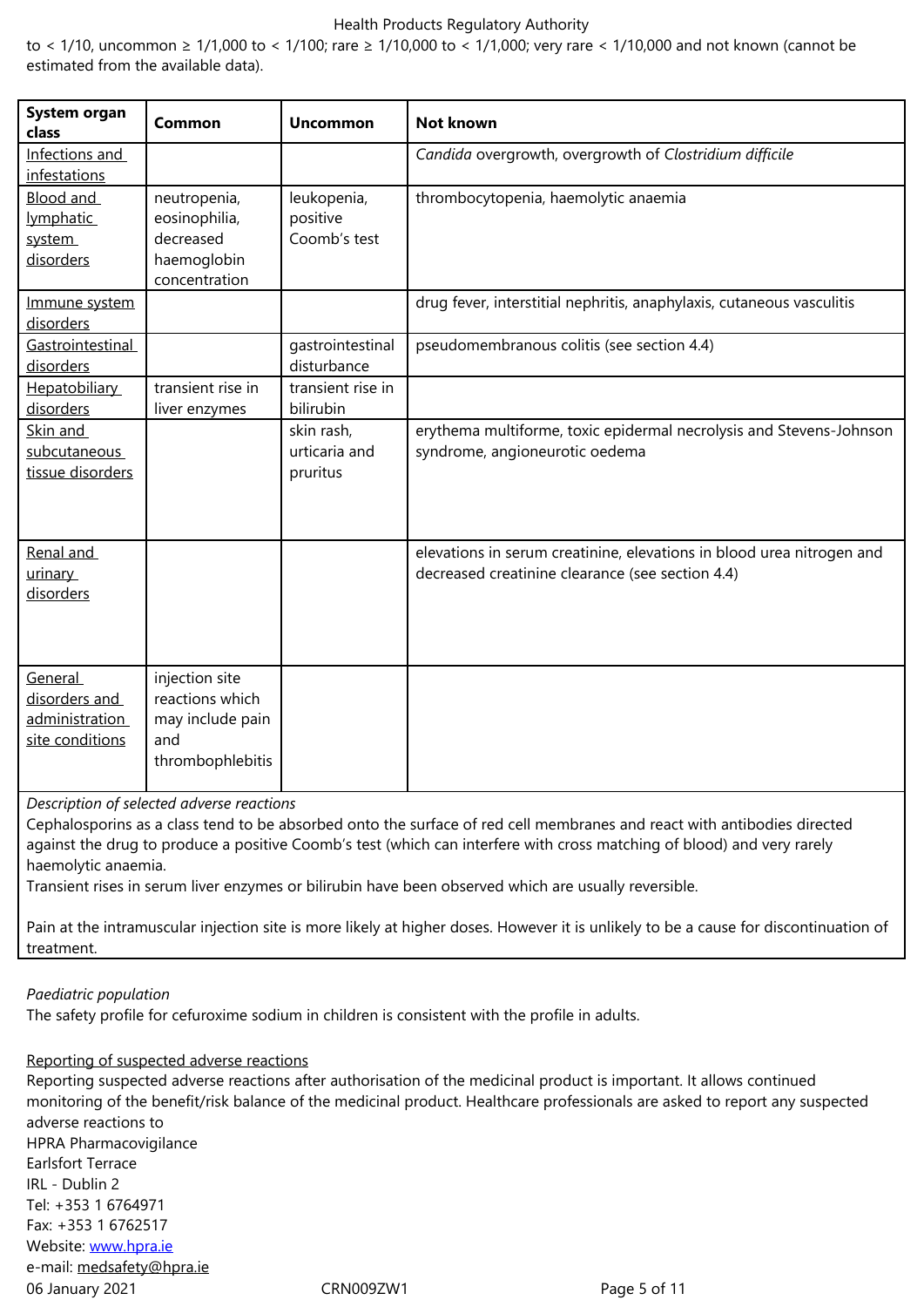Overdose can lead to neurological sequelae including encephalopathy, convulsions and coma. Symptoms of overdose can occur if the dose is not reduced appropriately in patients with renal impairment (see sections 4.2 and 4.4).

Serum levels of cefuroxime can be reduced by haemodialysis or peritoneal dialysis.

# **5 PHARMACOLOGICAL PROPERTIES**

# **5.1 Pharmacodynamic properties**

# **General properties:**

Pharmacotherapeutic group: antibacterials for systemic use ,Second-generation cephalosporines, ATC-Code: J01D C02

# Mechanism of action

Cefuroxime inhibits bacterial cell wall synthesis following attachment to penicillin binding proteins (PBPs). This results in the interruption of cell wall (peptidoglycan) biosynthesis, which leads to bacterial cell lysis and death.

# Mechanism of resistance

Bacterial resistance to cefuroxime may be due to one or more of the following mechanisms:

• hydrolysis by beta-lactamases including (but not limited to) extended-spectrum beta-lactamases (ESBLs) and Amp-C enzymes, that may be induced or stably depressed in certain aerobic Gram-negative bacterial species;

• reduced affinity of penicillin-binding proteins for cefuroxime;

• outer membrane impermeability, which restricts access of cefuroxime to penicillin binding proteins in gram-negative organisms;

• bacterial efflux pumps.

Organisms that have acquired resistance to other injectable cephalosporins are expected to be resistant to cefuroxime. Depending on the mechanism of resistance, organisms with acquired resistance to penicillins may demonstrate reduced susceptibility or resistance to cefuroxime.

# Cefuroxime sodium breakpoints

Minimum inhibitory concentration (MIC) breakpoints established by the European Committee on Antimicrobial Susceptibility Testing (EUCAST) are as follows(Version 6.0, valid from 2016-01-01):

| Microorganism                                                            | <b>Breakpoints (mg/L)</b> |                   |  |  |
|--------------------------------------------------------------------------|---------------------------|-------------------|--|--|
|                                                                          | Susceptible               | Resistant         |  |  |
| Enterobacteriaceae <sup>1</sup>                                          | $\leq8^2$                 | $>8^2$            |  |  |
| Staphylococcus spp.                                                      | Note <sup>3</sup>         | Note <sup>3</sup> |  |  |
| Streptococcus A, B, C and G                                              | Note <sup>4</sup>         | Note <sup>4</sup> |  |  |
| Streptococcus pneumoniae                                                 | $≤ 0.5$                   | >1                |  |  |
| Viridans group streptococci                                              | $≤ 0.5$                   | > 0.5             |  |  |
| Haemophilus influenzae                                                   | $\leq$ 1                  | >2                |  |  |
| Moraxella catarrhalis                                                    | $\leq$ 4                  | >8                |  |  |
| Non-species related breakpoints                                          | $\leq 4$                  | >8                |  |  |
| <sup>1</sup> The cephalosporin breakpoints for <i>Enterobacteriaceae</i> |                           |                   |  |  |
| will detect all clinically important resistance mechanisms               |                           |                   |  |  |
| (including ESBL and plasmid mediated AmpC). Some                         |                           |                   |  |  |
| isolates that produce beta-lactamases are susceptible or                 |                           |                   |  |  |
| intermediate to 3rd or 4th generation cephalosporins                     |                           |                   |  |  |
| with these breakpoints and should be reported as tested                  |                           |                   |  |  |
| i.e. the presence or absence of an ESBL does not in itself               |                           |                   |  |  |
| influence the categorization of susceptibility. ESBL                     |                           |                   |  |  |
| detection and characterization are recommended for                       |                           |                   |  |  |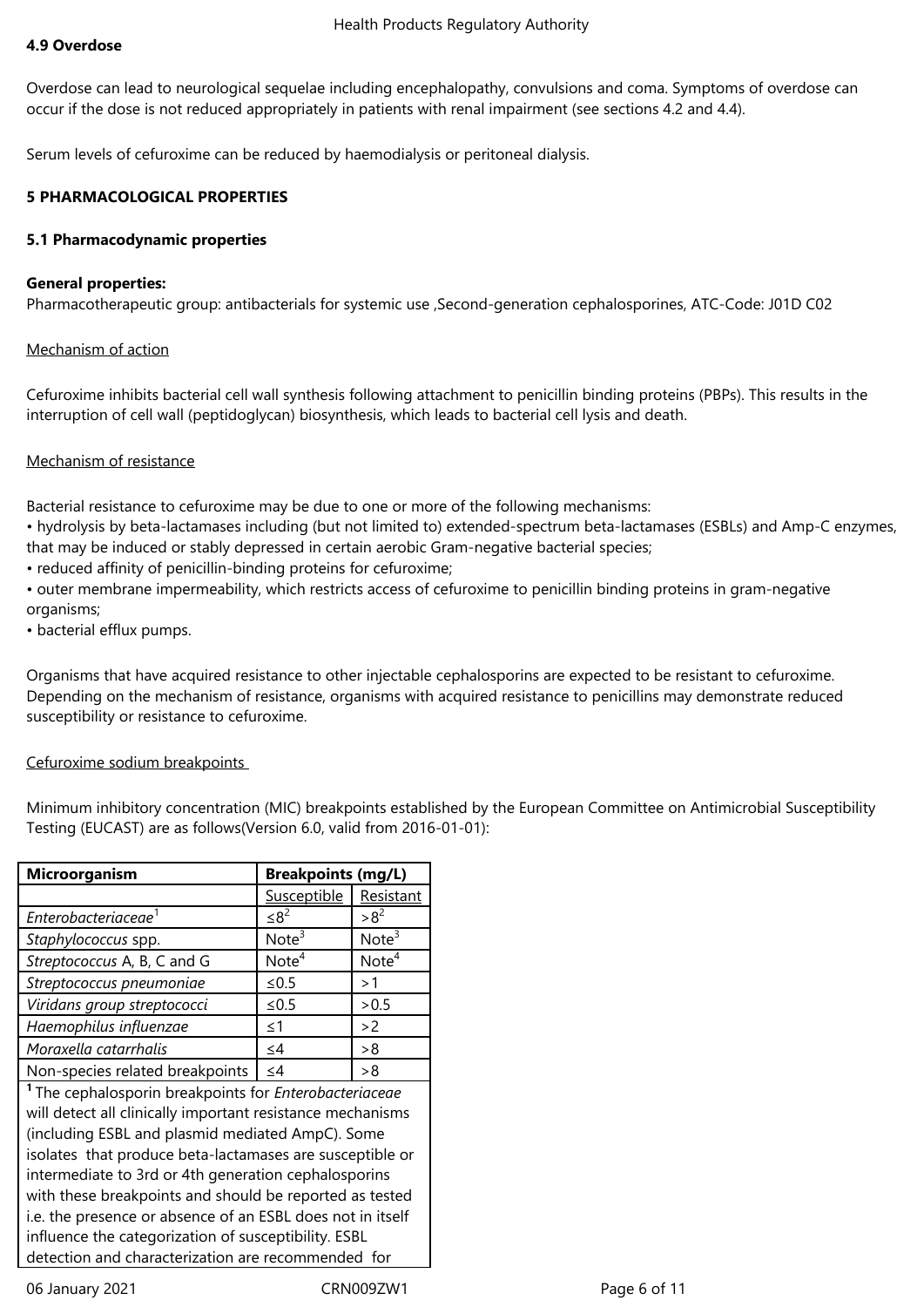| public health and infection control purposes.                              |
|----------------------------------------------------------------------------|
| <sup>2</sup> Breakpoints are based to high dose therapy (1.5 g $\times$ 3) |
| and relate to E. coli, Klebsiella spp. and P. mirabilis only               |
| <sup>3</sup> Susceptibility of staphylococci to cephalosporins is          |
| inferred from the cefoxitin susceptibility except for                      |
| cefixime, ceftazidime, ceftibuten and                                      |
| ceftolozane-tazobactam, which do not have breakpoints                      |
| and should not be used for staphylococcal infections.                      |
| Some methicillin-resistant S. aureus are susceptible to                    |
| ceftaroline and ceftobiprole.                                              |
| <sup>4</sup> The susceptibility of streptococcus groups A, B, C and G      |
| to cephalosporins is inferred from the benzylpenicillin                    |
| susceptibility.                                                            |

# Microbiological susceptibility

The prevalence of acquired resistance may vary geographically and with time for selected species and local information on resistance is desirable, particularly when treating severe infections. As necessary, expert advice should be sought when the local prevalence of resistance is known and the utility of the agent in at least some types of infections is questionable.

Cefuroxime is usually active against the following microorganisms *in vitro*.

| <b>Commonly susceptible species</b>                           |
|---------------------------------------------------------------|
| Gram-positive aerobes:                                        |
| Staphylococcus aureus (methicillin-susceptible) \$            |
| Streptococcus pyogenes                                        |
| Streptococcus agalactiae                                      |
|                                                               |
| Gram-negative aerobes:                                        |
| Haemophilus parainfluenzae                                    |
| Moraxella catarrhalis                                         |
| Microorganisms for which acquired resistance may be a problem |
| Gram-positive aerobes:                                        |
| Streptococcus pneumoniae                                      |
| Streptococcus mitis (viridans group)                          |
| Gram-negative aerobes:                                        |
| Citrobacter spp. not including C. freundii                    |
| Enterobacter spp. not including E. aerogenes and E. cloacae   |
| Escherichia coli                                              |
| Haemophilus influenzae                                        |
| Klebsiella pneumoniae                                         |
| Proteus mirabilis                                             |
| Proteus spp. not including P. penneri and P. vulgaris         |
| Providencia spp.                                              |
| Salmonella spp.                                               |
| Gram-positive anaerobes:                                      |
| Peptostreptococcus spp.                                       |
| Propionibacterium spp.                                        |
| Gram-negative anaerobes:                                      |
| Fusobacterium spp.                                            |
| Bacteroides spp.                                              |
| <b>Inherently resistant microorganisms</b>                    |
| Gram-positive aerobes:                                        |
| Enterococcus faecalis                                         |
| Enterococcus faecium                                          |
| Gram-negative aerobes:                                        |
| Acinetobacter spp.                                            |
| Burkholderia cepacia                                          |
| Campylobacter spp.                                            |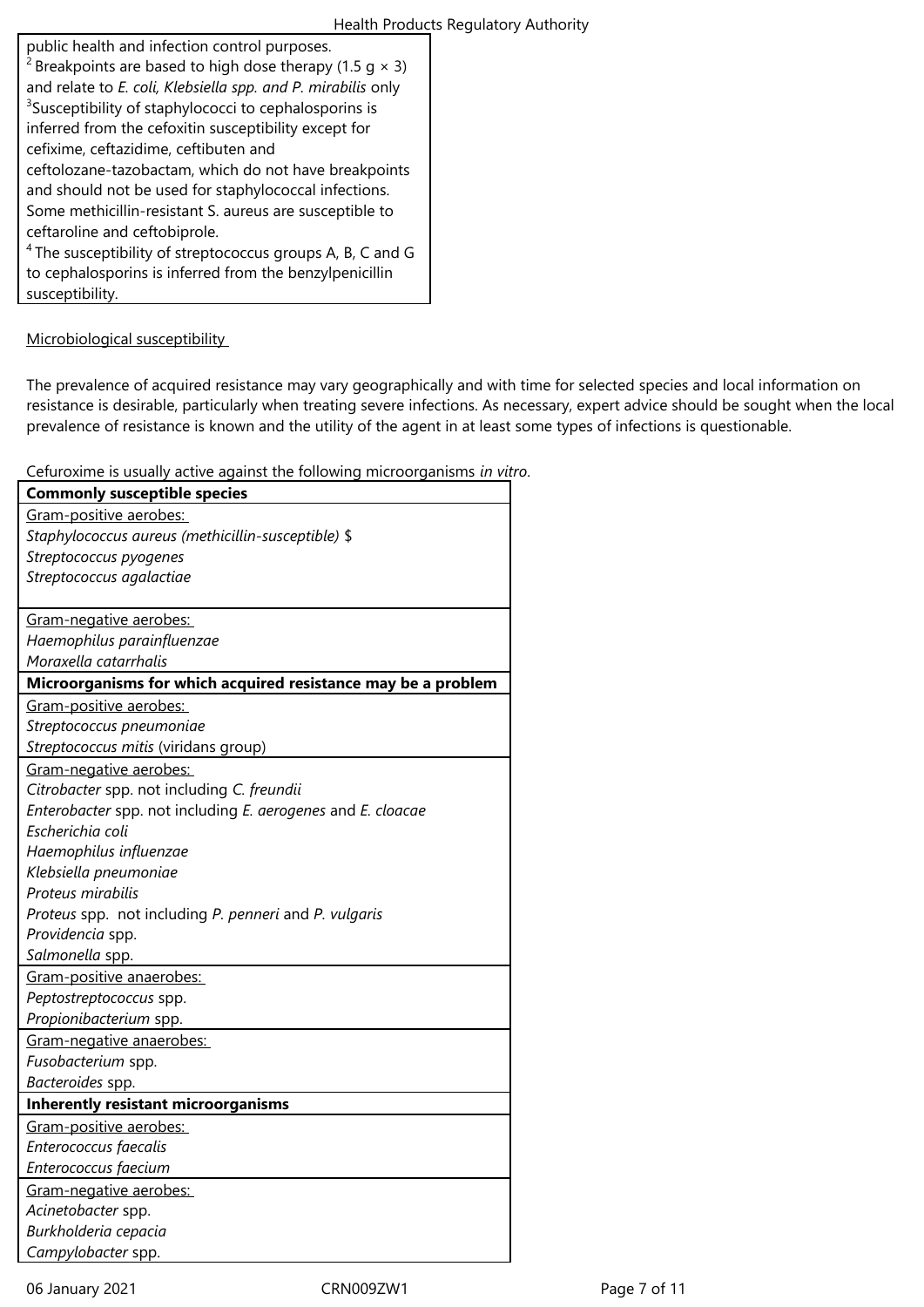### Health Products Regulatory Authority

| Citrobacter freundii            |
|---------------------------------|
| Enterobacter aerogenes          |
| Enterobacter cloacae            |
| Morganella morganii             |
| Proteus penneriProteus vulgaris |
| Pseudomonas aeruginosa          |
| Serratia marcescens             |
| Stenotrophomonas maltophilia    |
| Gram-positive anaerobes:        |
| Clostridium difficile           |
| Gram-negative anaerobes:        |
| Bacteroides fragilis            |
| Others:                         |
| Chlamydia spp.                  |
| Mycoplasma spp.                 |
| Legionella spp.                 |

\$ All methicillin-resistant *S. aureus* are resistant to cefuroxime.

*In vitro* the activities of cefuroxime sodium and aminoglycoside antibiotics in combination have been shown to be at least additive with occasional evidence of synergy.

### **5.2 Pharmacokinetic properties**

### Absorption

After intramuscular (IM) injection of cefuroxime to normal volunteers, the mean peak serum concentrations ranged from 27 to 35 μg/mL for a 750 mg dose and from 33 to 40 μg/mL for a 1000 mg dose, and were achieved within 30 to 60 minutes after administration. Following intravenous (IV) doses of 750 and 1500 mg, serum concentrations were approximately 50 and 100 μg/mL, respectively, at 15 minutes.

AUC and C<sub>max</sub> appear to increase linearly with increase in dose over the single dose range of 250 to 1000 mg following IM and IV administration. There was no evidence of accumulation of cefuroxime in the serum from normal volunteers following repeat intravenous administration of 1500 mg doses every 8 hours.

# Distribution

Protein binding has been stated as 33 to 50%, depending on the methodology used. The average volume of distribution ranges from 9.3 to 15.8 L/1.73  $m^2$  following IM or IV administration over the dosage range of 250 to 1000 mg. Concentrations of cefuroxime in excess of the minimum inhibitory levels for common pathogens can be achieved in the tonsilla, sinus tissues, bronchial mucosa, bone, pleural fluid, joint fluid, synovial fluid, interstitial fluid, bile, sputum and aqueous humour. Cefuroxime passes the blood-brain barrier when the meninges are inflamed

# Biotransformation

Cefuroxime is not metabolised.

# Elimination

Cefuroxime is excreted unchanged by glomerular filtration and renal tubular secretion. The serum half-life after either intramuscular or intravenous injection is approximately 70 minutes. There is an almost complete recovery (85 to 90%) of unchanged cefuroxime in urine within 24 hours of administration. The majority of the cefuroxime is excreted within the first 6 hours. The average renal clearance ranges from 114 to 170 mL/min/1.73  $m^2$  following IM or IV administration over the dosage range of 250 to 1000 mg.

# *Special patient populations*

Gender

06 January 2021 CRN009ZW1 Page 8 of 11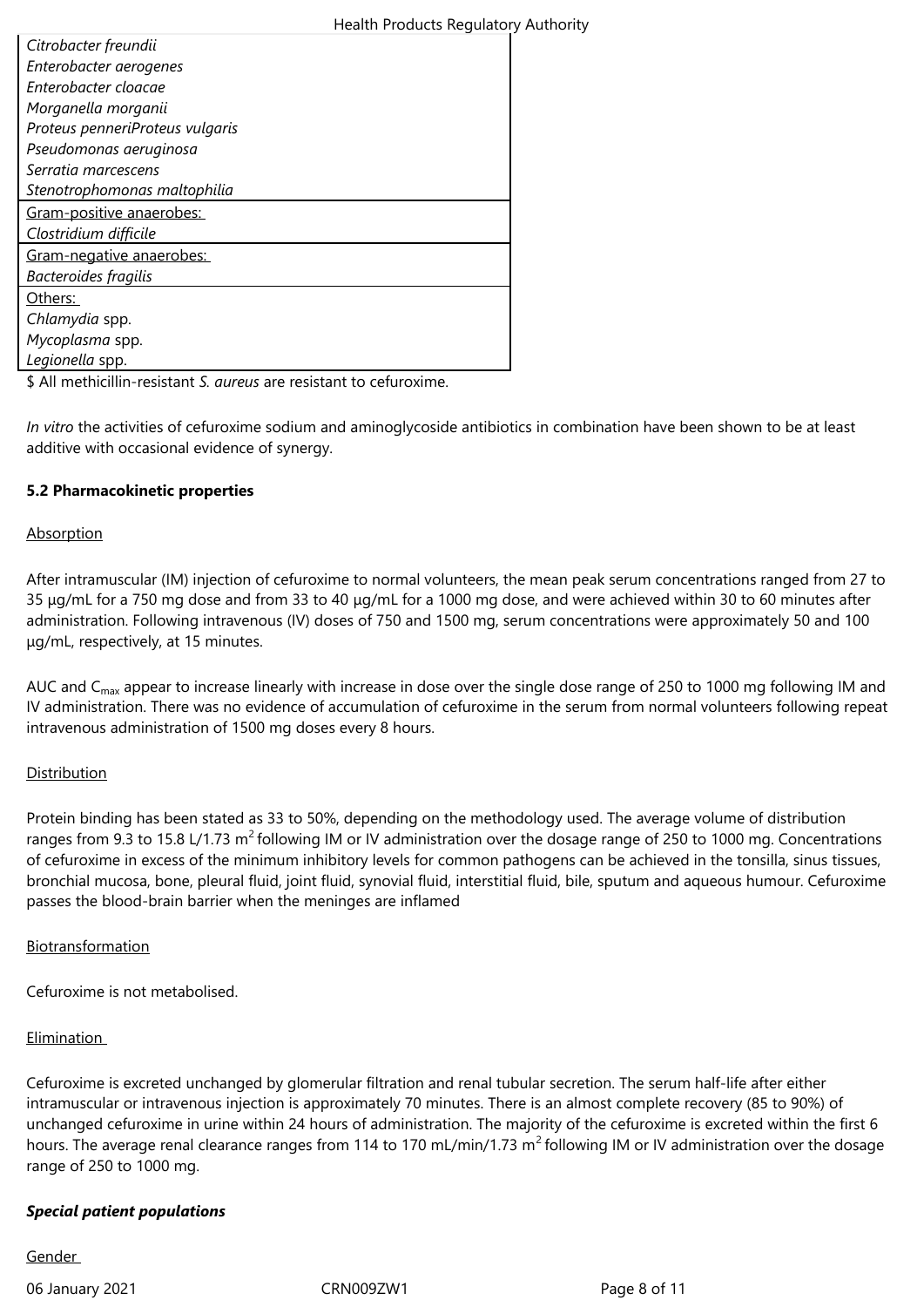No differences in the pharmacokinetics of cefuroxime were observed between males and females following a single IV bolus injection of 1000 mg of cefuroxime as the sodium salt.

# Elderly

Following IM or IV administration, the absorption, distribution and excretion of cefuroxime in elderly patients are similar to younger patients with equivalent renal function. Because elderly patients are more likely to have decreased renal function, care should be taken in cefuroxime dose selection, and it may be useful to monitor renal function (see section 4.2).

# Paediatrics population

The serum half-life of cefuroxime has been shown to be substantially prolonged in neonates according to gestational age. However, in older infants (aged >3 weeks) and in children, the serum half-life of 60 to 90 minutes is similar to that observed in adults.

# Renal impairment

Cefuroxime is primarily excreted by the kidneys. As with all such antibiotics, in patients with markedly impaired renal function (i.e. C1er<20 mL/minute) it is recommended that the dosage of cefuroxime should be reduced to compensate for its slower excretion (see section 4.2). Cefuroxime is effectively removed by haemodialysis and peritoneal dialysis.

# Hepatic impairment

Since cefuroxime is primarily eliminated by the kidney, hepatic dysfunction is not expected to have an effect on the pharmacokinetics of cefuroxime.

### PK/PD relationship

For cephalosporins, the most important pharmacokinetic-pharmacodynamic index correlating with *in vivo* efficacy has been shown to be the percentage of the dosing interval (%T) that the unbound concentration remains above the minimum inhibitory concentration (MIC) of cefuroxime for individual target species (i.e. %T>MIC).

### **5.3 Preclinical safety data**

Non-clinical data reveal no special hazard for humans based on conventional studies of safety pharmacology, repeated dose toxicity, genotoxicity and toxicity to reproduction and development. No carcinogenicity studies have been performed; however, there is no evidence to suggest carcinogenic potential.

Gamma glutamyl transpeptidase activity in rat urine is inhibited by various cephalosporins, however the level of inhibition is less with cefuroxime. This may have significance in the interference in clinical laboratory tests in humans.

### **6 PHARMACEUTICAL PARTICULARS**

### **6.1 List of excipients**

None.

### **6.2 Incompatibilities**

This medicinal product must not be mixed with aminoglycoside antibiotics.

This medicinal product must not be mixed with other medicinal products except those mentioned in section 6.6.

During intravenous administration cefuroxime should not be mixed with solutions containing other active substances.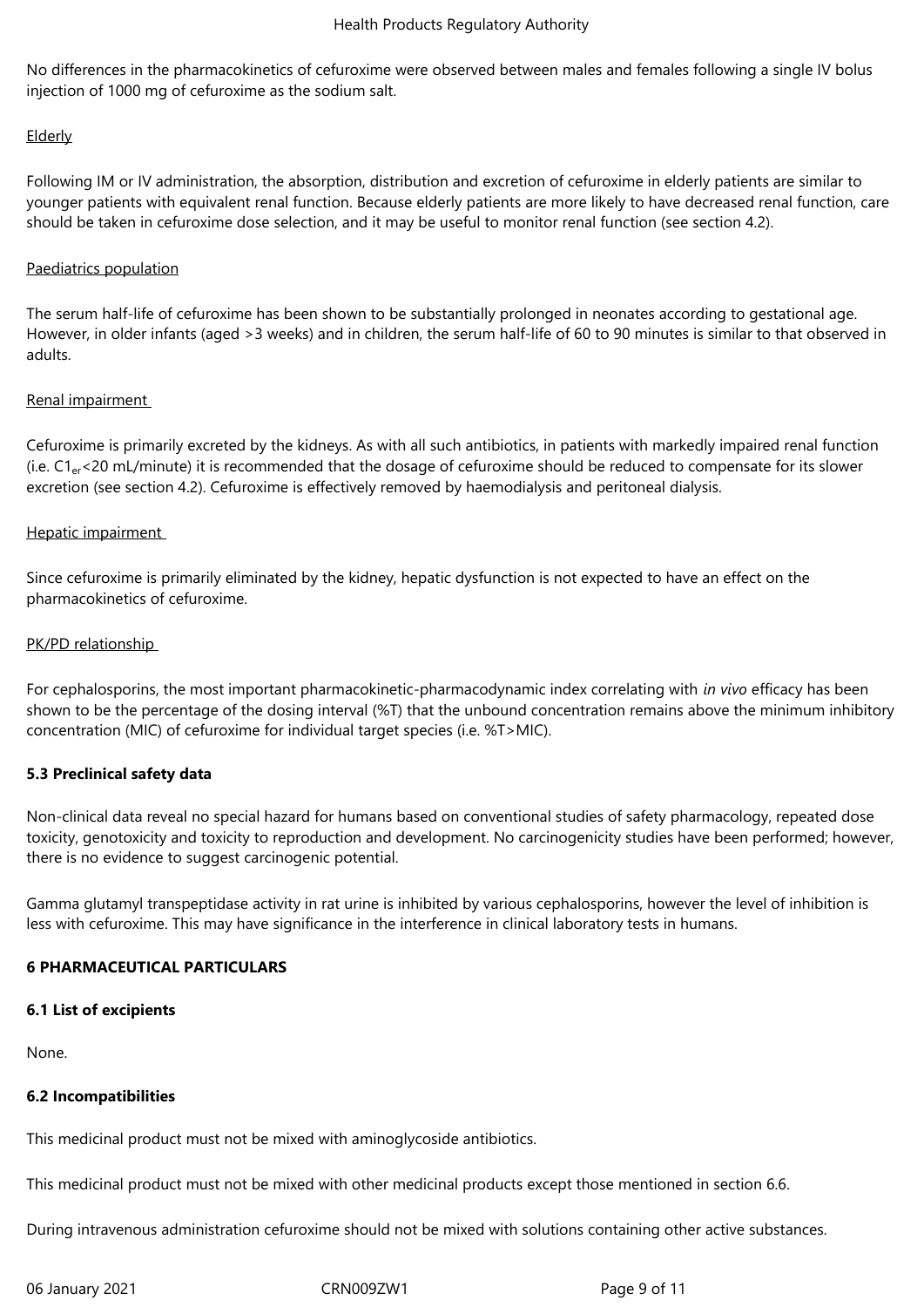# **6.3 Shelf life**

Unopened vials: 2 years.

After reconstitution: chemical and physical in-use stability has been demonstrated for 5 hours at 2°C to 8°C.

From a microbiological point of view, the product should be used immediately. If not used immediately, in-use storage times and conditions are the responsibility of the user.

# **6.4 Special precautions for storage**

Do not store above 25ºC

Keep the vials in theouter carton in order to protect from light.

For storage conditions of the reconstituted medicinal product, see section 6.3.

# **6.5 Nature and contents of container**

20 mltype II colourless glass vials closed with siliconisedrubber stoppers covered with aluminium caps and red plastic flip off caps. Pack sizes: 1 vial

10 vials

Not all the pack sizes may be marketed

### **6.6 Special precautions for disposal and other handling**

### **Instructions for reconstitution**

| Table 4. Addition volumes and solution/suspension concentrations, which may be useful when fractional doses are required |                                                                  |                                                                  |                                                              |                                    |
|--------------------------------------------------------------------------------------------------------------------------|------------------------------------------------------------------|------------------------------------------------------------------|--------------------------------------------------------------|------------------------------------|
| Addition volumes and solution/suspension concentrations, which may be useful when fractional doses are required          |                                                                  |                                                                  |                                                              |                                    |
| Vial size                                                                                                                |                                                                  | <b>Amount</b><br>of water<br>to be<br>added<br>(m <sub>l</sub> ) | Approximate<br>cefuroxime<br>concentration<br>$(mg/mL)^{**}$ | Resulting<br>product               |
| 1.5 <sub>q</sub>                                                                                                         | intramuscular<br>intravenous<br>bolus<br>intravenous<br>infusion | 6 mL<br>at least<br>15mL<br>15 m $L^*$                           | 216<br>94<br>94                                              | Suspension<br>Solution<br>Solution |
|                                                                                                                          |                                                                  |                                                                  |                                                              |                                    |

\*Reconstituted solution to be added to 50 or 100 ml of compatible infusion fluid (see information on compatibility, below)

*\* The resulting volume of the solution/suspension of cefuroxime in reconstitution medium is increased due the displacement factor of the drug substance resulting in the listed concentrations in mg/ml.* 

As for all parenteral medicinal products, inspect the reconstituted solution or suspension visually for particulate matter and discoloration prior to administration.

Intramuscular injection: After addition of the specified amount of diluent for intramuscular injection, a suspension is formed.

06 January 2021 CRN009ZW1 Page 10 of 11 Intravenous bolus injection or intravenous infusion: The solution should only be used if the solution is clear and practically free from particles.